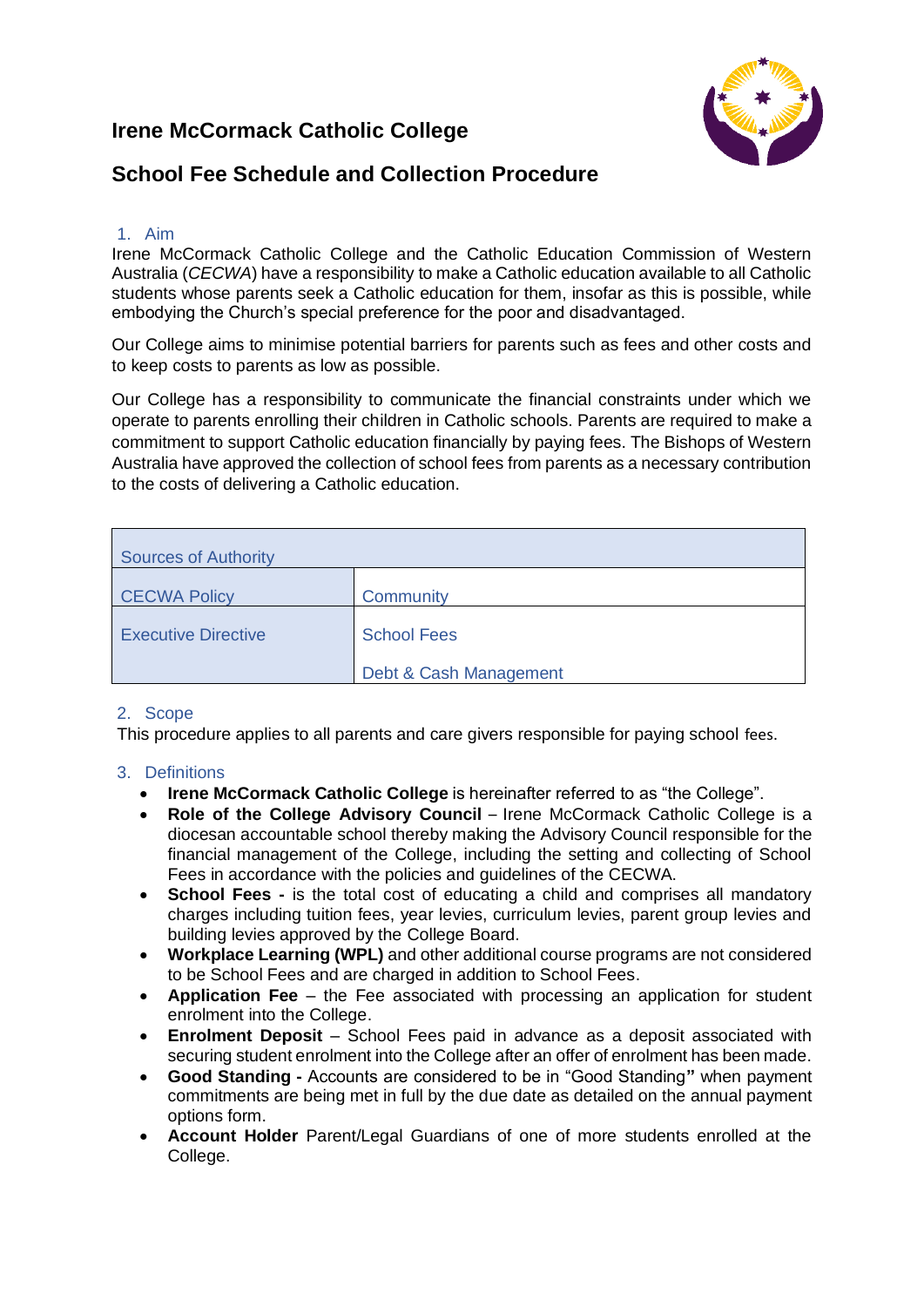#### 4. Procedure

The College will announce the School Fees to the school community before the end of the previous school year. Fees and all discounts including CECWA's Health Care Card Discount Scheme shall be clearly advertised and easily accessible to parents.

On application for admission, parents and/or guardians will be provided with the College's Fees Schedule.

Acknowledgement of the fee collection procedures shall be on the *Application for Enrolment* Form which shall be signed by both parents and/or guardians. In the case of a sole custodial parent or guardian, one signature will suffice.

#### **Fees Prior to Enrolment**

- 1. An application fee of \$30 is payable when an Application for Enrolment is submitted to the College. Application fees are non-refundable.
- 2. An enrolment deposit of \$300 is payable when a student is accepted by the Principal for enrolment and it will be deducted from the School Fees in the year of enrolment. The enrolment deposit is non-refundable including where the prospective student does not commence at the College.

#### **Fee Setting**

1. Annual School Fees are set by the College Advisory Council during the annual budget process. Increases to total School Fees must be in accordance with the maximum increase parameters annually set by CECWA.

#### **Fee Discounts**

- 1. Families with limited capacity to pay School Fees have an entitlement to claim a fee concession. Requests for fee concessions shall be treated with dignity, fairness, compassion and confidentiality.
- 2. The CECWA introduced the Health Care Card discount card scheme in 2005 to provide an automatic fee concession for the holders of eligible means-tested family concession cards.
- 3. Total School Fees payable by holders of means-tested family concession cards is \$1,500 per student. In addition, the total Building Levies payable is 30% of the total School Fees payable being \$300.00.
- 4. In addition to the above charges, the College may impose charges on a user-pays basis associated with Parent Group Levies, VET Courses, camps, music lessons, Outdoor Education and other activities.

#### **Discounts for Families**

1. Families with siblings enrolled in the College are entitled to a level of family discount. The College provides the level of discount that is highly recommended by CECWA. This includes families who receive automatic School Fee discounts as holders of eligible means-tested family concession cards.

| 2 <sup>nd</sup> Child enrolled  | 20% of that child's tuition fees   |
|---------------------------------|------------------------------------|
| 3 <sup>rd</sup> Child enrolled  | 40% of that child's tuition fees   |
| $4th$ child enrolled and beyond | 100% of that child's tuition fees. |

- 2. The College will apply these family discounts for Special Education students whether siblings attend Irene McCormack Catholic College or other Catholic schools.
- 3. Families may apply for the above discounts where they have children at other Catholic Schools.
- 4. Families paying full fees at Irene McCormack Catholic College, will be eligible for a 10% discount on the school fees for their oldest child at the College when the family also has one or more children at either St Francis of Assisi Catholic Primary School or St Andrew's Catholic Primary School. Eligible families must apply for the discount through their primary school.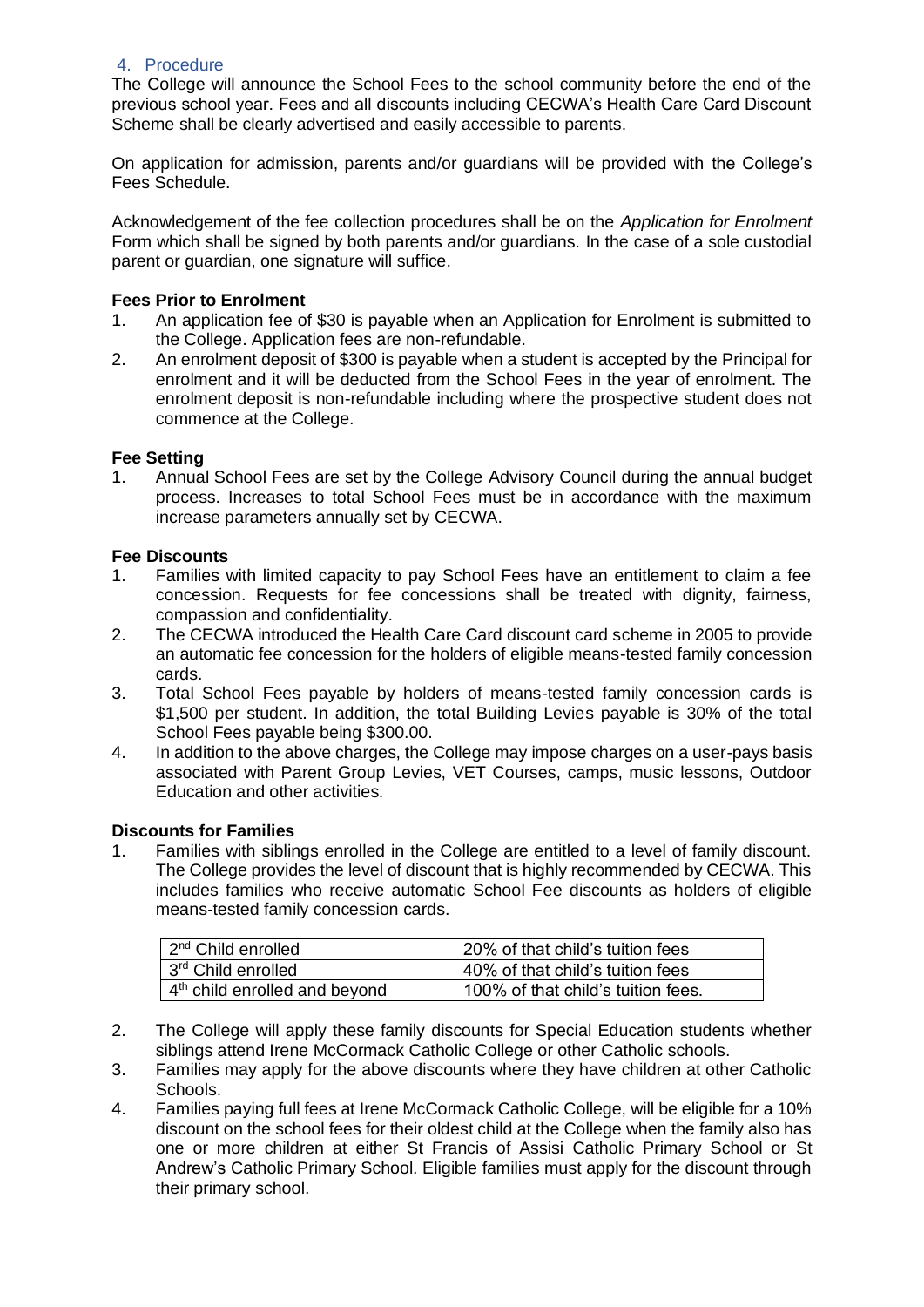# **Annual Fee Statement and Payment Options**

- 1. Fees and their payment will be discussed with parents at the time of enrolment. Every effort must be made to help parents understand their obligations as a matter of justice to the whole school community.
- 2. The College facilitates multiple payment options and instalment frequencies including debit/credit cards, bank transfers using fortnightly, monthly and yearly options**.**
- 3. Fees for the following year will be communicated in advance of the year-end and will be published prominently and un-ambiguously in newsletters and on the website.
- 4. An Annual Fee Statement and Payment Options Form will be sent to the Account Holder at the billing address held on the school database at the commencement of each school year.
- 5. The Annual Fee Statement sent to the account holder will contain the total of all School Fees payable for the full year for each child, subject to the following:
	- i. Where the College is awaiting additional charges (ie Workplace Learning Costs) incurred on behalf of students, these charges may appear on the Annual Fee Statement.
	- ii. Such additional costs will be added to the Family Account as soon as they are received by the College and a statement will be issued to the family detailing these additional costs. Such additional costs will be payable under the terms of this procedure.
		- a. Where discounts are reversed due to a change in family or financial circumstances (ie eligibility to Health Care Card discounts ceased due to card expiry), such reversed credits will be payable in full within the terms of this document.
		- b. The Account Holder will be given the option to pay one annual fee amount by the 25th February or a later date specified by the College. Where full payment is received by this date, the College will provide a discount to the value stated on the Payment Options Form.
	- iii. Where full payment is not made by the specified date, the Account Holder must complete and return to the College the Payments Option Form by the date specified on the Form.
		- a. If the Payment Options Form is returned on or before the specified date, the College will process a credit to the account for the amount as shown on the Payment Options Form.
		- b. If the Payment Options Form is not received by the specified date, the College may charge a non-refundable Administration fee for the amount as shown on the Payment Options Form.
	- iv. Where full payment is not received by the  $25<sup>th</sup>$  February or a later specified date. and the Payment Options form has not been returned, instalments will **default** to 9 equal monthly payments due on the  $25<sup>th</sup>$  of each month commencing  $25<sup>th</sup>$  February. The minimum monthly amount due will be detailed on the Payment Option Form.

# **Collection of Overdue Fees**

The College Advisory Council has a responsibility for the collection of School Fees and has adopted the following steps to be taken to collect overdue fees:

- 1. A First Reminder letter will be issued 7 to 10 days, after the payment of School Fees was due providing the Account Holder 14 days to pay all School Fees that are in arrears.
- 2. If a satisfactory response is not received with 14 days, the Family Fees Officer will email the Account Holder providing the Account Holder 7 days to pay all School fees that are in arrears.
- 3. If the arrears are not received after a further 14 days, a second reminder letter is sent to the Account Holder. The letter will include an invitation to discuss the matter with the College and a specified timeframe for a response.
- 4. If no satisfactory response is received within 14 days, the Family Fees Officer will phone the Account Holder to arrange a meeting to put a payment plan in place that falls within the family's ability to pay.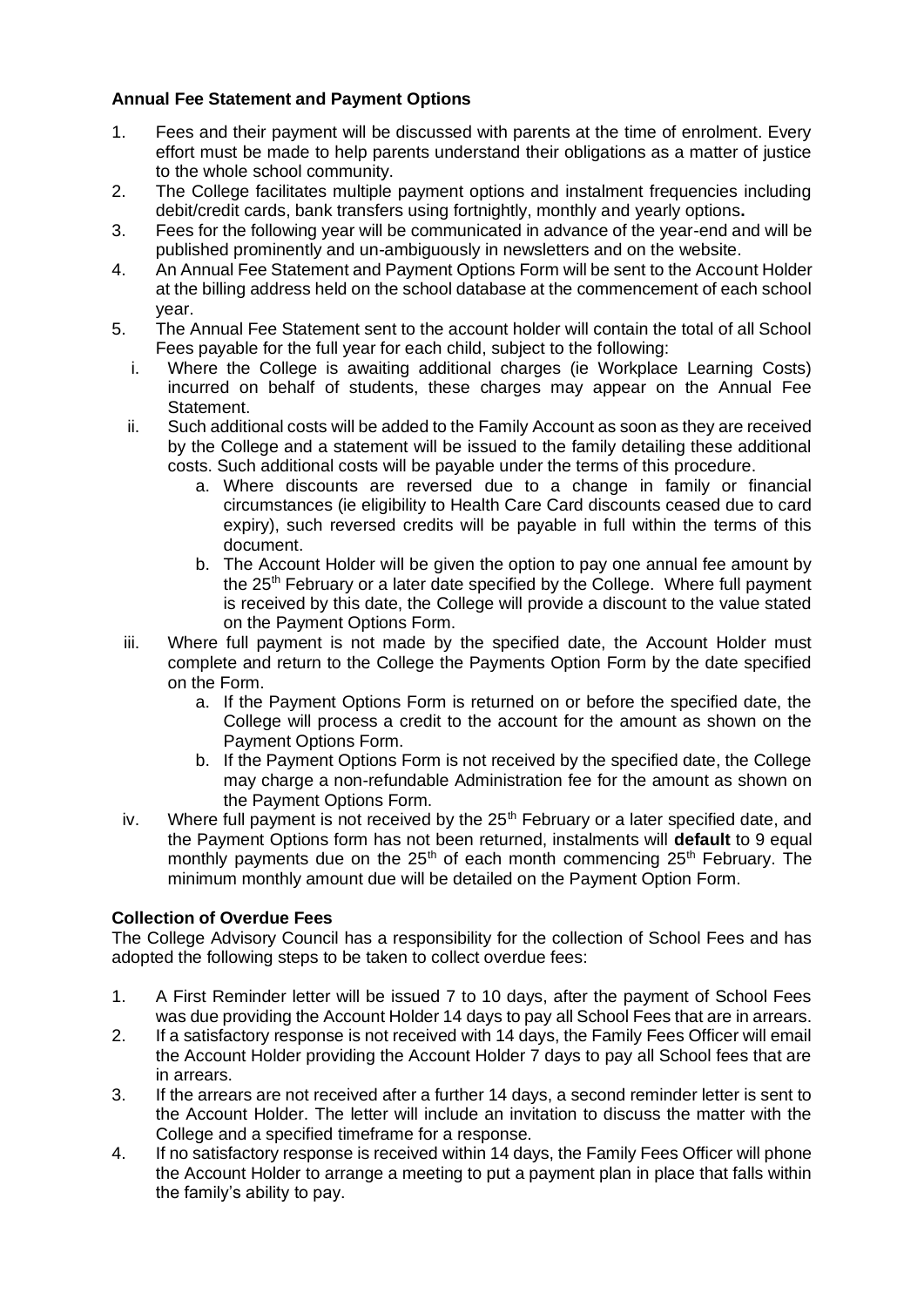- 5. Should there be no satisfactory response and action within 14 days of this letter, a formal letter will be sent seeking immediate payment and outlining the possible outcomes including referral to a Debt Collection Agency and legal action.
- 6. Should all these steps be unsuccessful, as a final step before referral to an external debt collection agency, the Business Manager will telephone the Account Holder asking them to a meeting to discuss a payment plan.
	- i. Should there be no satisfactory response and action after being contacted by the Business Manager, the College will consider the account to be in Default and all credit terms and agreements will be void. The full annual charges will become due and payable immediately without further notice. The College may forward the account to the Debt Recovery Agency appointed by the Board without further notice to the Account Holder.
	- ii. Following submission of the account to the Debt Recovery Agency all contact and payments made by the Account Holder must be made directly to that agency.
	- iii. Verbal or written contact between the College and the Account Holder following submission of the account to the Debt Recovery Agency does not void or otherwise amend or alter the collection process as outlined in this document.
	- iv. In the event that debt collection is not successful, the College may consider initiating court proceedings. Before this is done, the College must inform in writing the Executive Director of Catholic Education.
- 7. Where a defaulted account has been forwarded to an outside agency for collection, all collection and recovery costs, including legal and court fees and charges as permitted by the Courts, will become due and payable in full by the Account Holder and will be in addition to the amounts owing to the College for School Fees.

# **Good Standing**

- 1. An Account that is not up to date with the agreed payment arrangement, will no longer be in Good Standing.
- 2. An Account considered not in Good Standing will result in immediate withdrawal of student participation in extra-curricular activities, including music lessons, trips or school-organised national or international travel tours. Withdrawal due to loss of Good Standing may result in the forfeit of all deposits and instalments paid for the activity, as determined by the external organisers or agents.

# **Additional Courses and Programs**

- 1. The Workplace Learning course costs are set on an annual basis by a third-party provider and are outside the control of the College.
- 2. The Parents/Legal Guardians of the enrolling student are required to sign and return to the College the Agreement Form, accepting jointly and severally, the financial responsibility for applicable Workplace Learning fees and charges determined by the College.
- 3. Applications for Workplace Learning enrolment will not be processed unless the signed College Workplace Learning Form has been received from the Parents/Legal Guardians at the time of enrolment into Workplace Learning.
- 4. The College subsidises Workplace Learning costs by charging Families approximately 50% of the third-party's charges.
- 5. Where Parents/Legal Guardians are unable to make the Workplace Learning payment in full by the due date, they are requested to contact the Business Manager to discuss options.
- 6. Where Parents/Legal Guardians fail to make full disclosure of medical history concerning behavioural issues or learning difficulties to the College and third-party provider, the student may be withdrawn, and the full Workplace Learning costs will be payable.
- 7. The full cost of the third-party fees will be incurred by Parents/Legal Guardians if the enrolled student is removed or withdrawn by the College or the Parents/Legal Guardians or fails to meet the course requirements after 1 February of the school year.
- **8.** Overdue payments will be treated in accordance with Section 7 of this procedure –